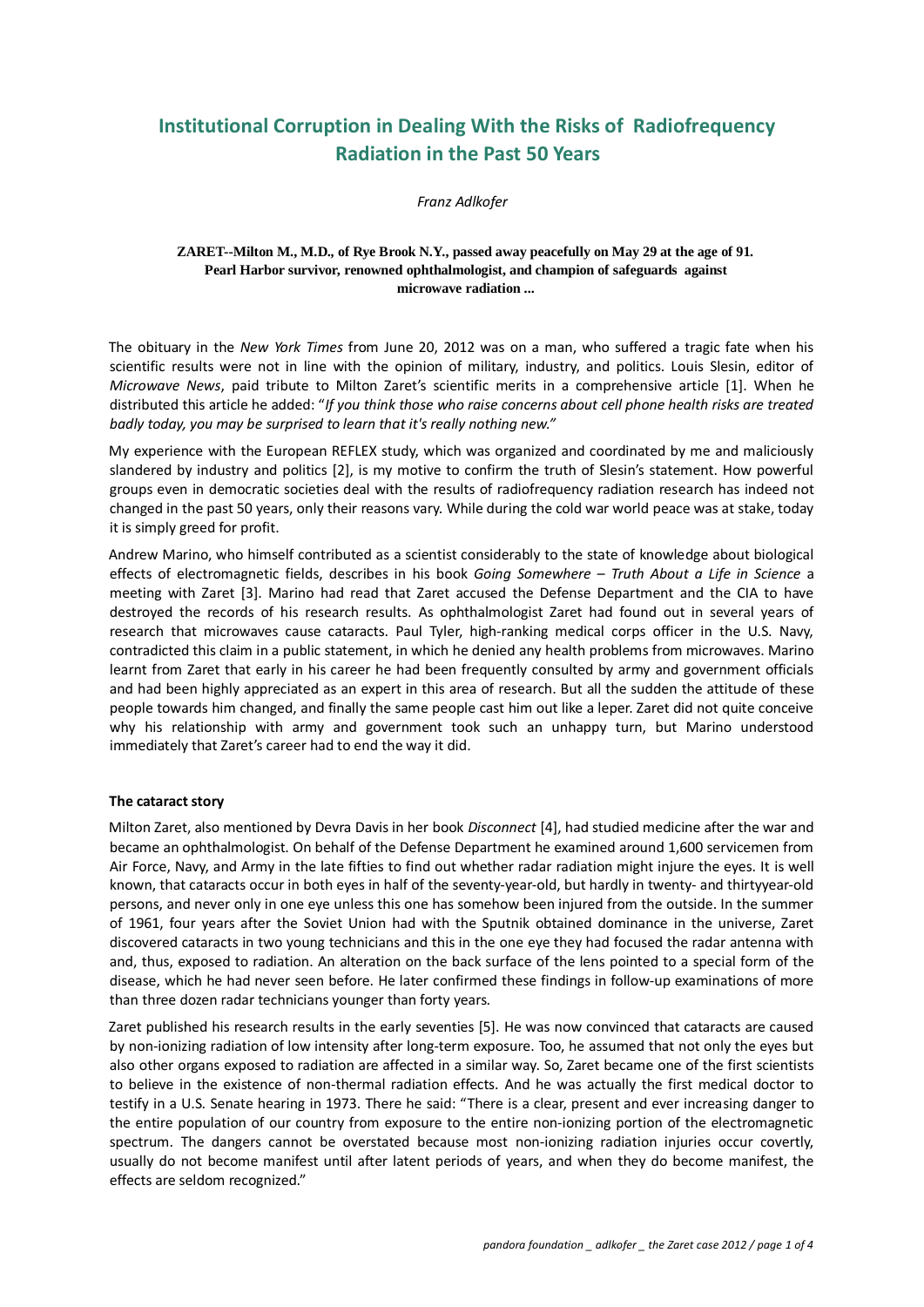The military did not accept Zaret's view of what long-term microwave radiation in the non-thermal range may do and his demand to lower the exposure limits accordingly, because it would have threatened the use of radar and the entire radiofrequency technology when launching new weapons systems. This is the true reason why the collaboration with Zaret ended all the sudden, and the refusal to fund his work also set an end to his studies. However, far more burdensome for Zaret was the slander to which he was exposed to from now on as a person and scientist. His fate was sealed in 1972 when Colonel Budd Appleton of the Walter Reed Army Medical Center published a paper in which he claimed that he could not confirm Zaret's research results. This paper was placed in the internationally most‐renowned *Archives of Ophthalmology*. Since then it informs about the official opinion on the state of knowledge, that radiofrequency radiation cannot be the cause of cataracts.

It is ignored, however, till today that Appleton's paper has been proven flawed and fabricated. Nevertheless, Zaret's research results, too, lack a final confirmation, because after Appleton's publication it was not considered necessary anymore to further address the issue.

The campaign against Zaret was mainly conducted by the high-ranking medical corps officers Paul Tyler and Budd Appleton that acted on behalf of the armed forces in agreement with the government and the CIA. They were supported by a microwave industry that had just begun to flourish and earned already a lot of money with the production and marketing of radar tools and microwave ovens, and that feared for its business. Mobile communication technologies did not yet exist. With the start of the Sputnik the Soviet Union had just shown what this nation and its scientists were able to accomplish in technology. The cold war was approaching its climax, and the U.S. military was required to do anything in its power to protect the United States from the threat of another world war. In this dramatic situation it was impossible to abstain from the radiofrequency technology because of not yet convincingly proven health risks of the people. The military doctors had the ingrate task to enforce the decision of the U.S. government in public, without damaging its reputation. They solved this task with lies and deception, not by truthfully informing the public, which probably would have shown great understanding in view of the threat to world peace. Thus, they preferred to destroy Zaret's integrity as a person and scientist and to break their Hippocratic Oath, which they would have been obliged to as medical doctors. However, to their honor, it must be added that even if they did wrong they served the then national interest of the United States.

#### **The REFLEX story**

Still today, the U.S. military ignores the state of the international research and assumes that microwaves are harmless for the people as long as the exposure limits are observed. It comes as no surprise that this assumption has meanwhile been adopted by the mobile communication industry all over the world. And it is defended by all means, although it is absolutely contrary to the present state of knowledge. A typical example is the action against the REFLEX study [2]. From the very beginning, this EU-funded research project – carried out between 2000 and 2004 by 12 research teams from 7 European countries – was a nuisance to the mobile communication industry and to politics too, because of its unexpected results. Two research groups, one at the Free University of Berlin and the other one at the Medical University of Vienna, had found out that low frequency as well as radiofrequency electromagnetic fields own a genotoxic potential. These results contradicted the conclusions from the *German Mobile Telecommunication Research Programme* (DMF), especially, however, the reliability of the currently valid exposure limits that had been so vehemently defended in the DMF [6].

Four years after the REFLEX study had ended Alexander Lerchl, professor at the Jacobs University in Bremen and in the meantime member of the German Commission on Radiological Protection (SSK) of the Federal Office for Radiation Protection (BfS), claimed that the results were faked. While studying the papers published by the Vienna team Lerchl came to the following dramatic conclusion, and I translate: *The findings of Diem et al. were truly alarming. If they should be confirmed, would this be not only a wake‐up call but also the beginning of the end of wireless technologies because DNA damage is the first step in the process of cancer development.* This came at a time when the EU Commission was to decide on the funding of a REFLEX follow-up study, in which the biological effects of radiofrequency radiation were supposed to be investigated in humans and no longer in test tubes with isolated cells. Obviously, the industry saw an urgent need for action. To prevent a support of the study, which the reviewers had given a high score and recommended for funding, the emergency brakes had to be applied. And it seems that Lerchl, who as an advocate of the interests of the mobile communication industry has astonishingly been promoted scientific adviser of the government, was entrusted with this task.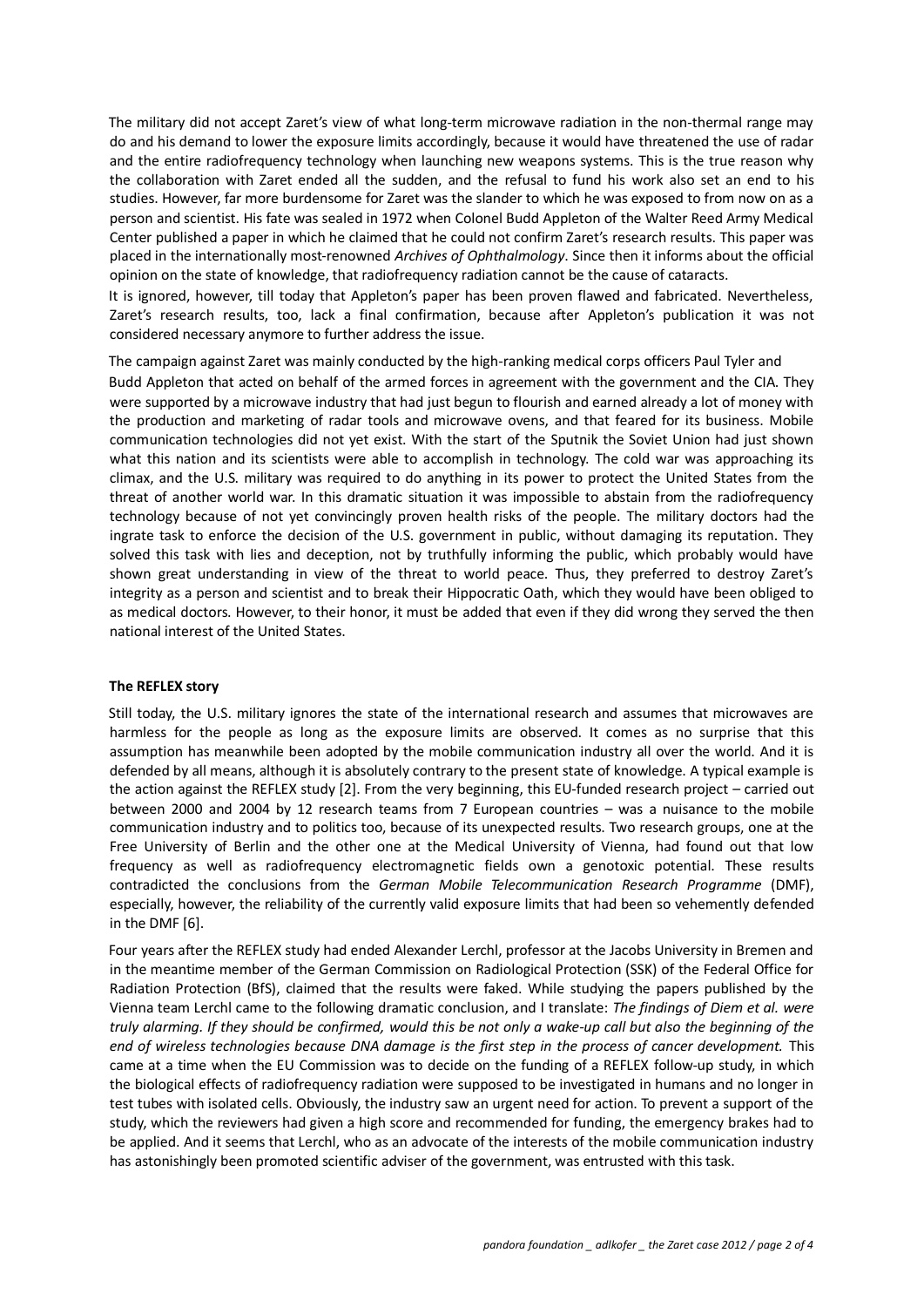In May and August 2008 coverage in the German weekly *Der Spiegel* at Lerchl's instigation provided the alleged fraud scandal at the Medical University of Vienna with the desired publicity. In a first article *Beim Tricksen ertappt* [Caught at foul play] it says like this: *Two sensational studies on the risk of mobile phone radiation are obviously the work of a fraudster – what did the chief professors knew? (...) It was one of the most horrific findings about the danger of mobile phones. Mobile phone radiation, so it said, would break the fragile strands of the DNA inside the cells. Possible effect: cancer. (...) Because Lerchl insisted, the Vienna University acted.* The second article *Die Favoritin des Professors* [The professor's favorite] was directed at the Council for Scientific Ethics of the Medical University of Vienna, which could not confirm Lerchl's allegation. In this article the university and the rector are accused of having failed to clarify the case. But what probably characterizes Lerchl most aptly is his close cooperation with the operators of an Internet forum that committed itself to the defamation of mobile communication critics and had, therefore, been legally convicted because of the violation of personal rights.

In a series of contributions to the *Laborjournal online* Lerchl himself describes the matter from his point of view, and I translate: *Worst‐case scenario in Vienna. There are scandals nobody is interested in at some point, and there are those that get worse. Into the last category falls that which is currently happening at the Medical University of Vienna (MUV).* And when the MUV's Council for Scientific Ethics did not confirm his allegations he complains that *science alone is not able to clean up its act – that much is clear.* After the editors of two scientific journals did not comply with his demand to retract the papers of the Vienna team, he accuses them of incompetence and irresponsibility. And in his booklet *Fälscher im Labor und ihre Helfer* [Fraudsters in the lab and their helpers] Lerchl sorts the Vienna team into the series of big fraudsters whose atrocious deeds caused immense damage to science. To even further substantiate his allegations and to finally put paid to the REFLEX results, he invents the story that, after he had made public the data fraud, the EU Commission demanded from MUV to return the funds.

For Lerchl it is meaningless that two ethic committees were unsuccessful in providing evidence of data fraud. He sticks to his view – and gives the following reasons in his booklet on fraud, and I translate: *When, as in the present case, studies are published that discredit an entire technology ‐ in this case mobile communication ‐ the damage is probably a considerable one, and that for very different reasons. When a new base station is to be installed, citizens who see their health put at risk routinely protest against it. Mobile phone service providers are criticized, have to defend themselves at town hall meetings, and are sometimes exposed to harsh criticism why a base station is to be placed exactly at the proposed site. Often, after having obtained expert assessments, alternative sites are sought and found, all of which is associated with high costs. And then there are those people who are so confused that they decide for themselves and their families to use mobile phones as little as possible or even to completely do without mobile phones. These damages (non‐completion of contracts) are also difficult to quantify and in the end are not suitable as a basis for damage claims.* 

## **Conclusion**

The U.S. military doctors Paul Tyler and Budd Appleton deprived Milton Zaret of his social status as a person and scientist, when they destroyed his career with statements from bribed witnesses, character assassination, and fabricated research results. It can be assumed that they were aware of their wrongdoing. Thus, they betrayed not only science, but as medical doctors they also broke their Hippocratic Oath. They can claim, however, that they did their country a decisive service in a time when mankind was close to a third world war. Compared to this imminent disaster their complot against Zaret may have appeared to them to be by far the lesser of two evils.

Compared to this, Alexander Lerchl's reasons look rather pathetic. He manipulated his research until the results fitted the demands of the mobile communication industry, which first of all wants to maximize its profits. Be it lack of intellect or unscrupulousness, with methods comparable to those of the American doctors he portrayed scientists, whose findings deviated from his expectations, in public as fraudsters. No wonder that Lerchl, who denies any risk from radiofrequency radiation thus totally neglecting the present state of research, is supported by the mobile communication industry in every way. However, it is an utter mockery to the public, if such a person – as it has been the case – is appointed to the national advisory committee responsible for protecting the citizens from radiofrequency radiation.